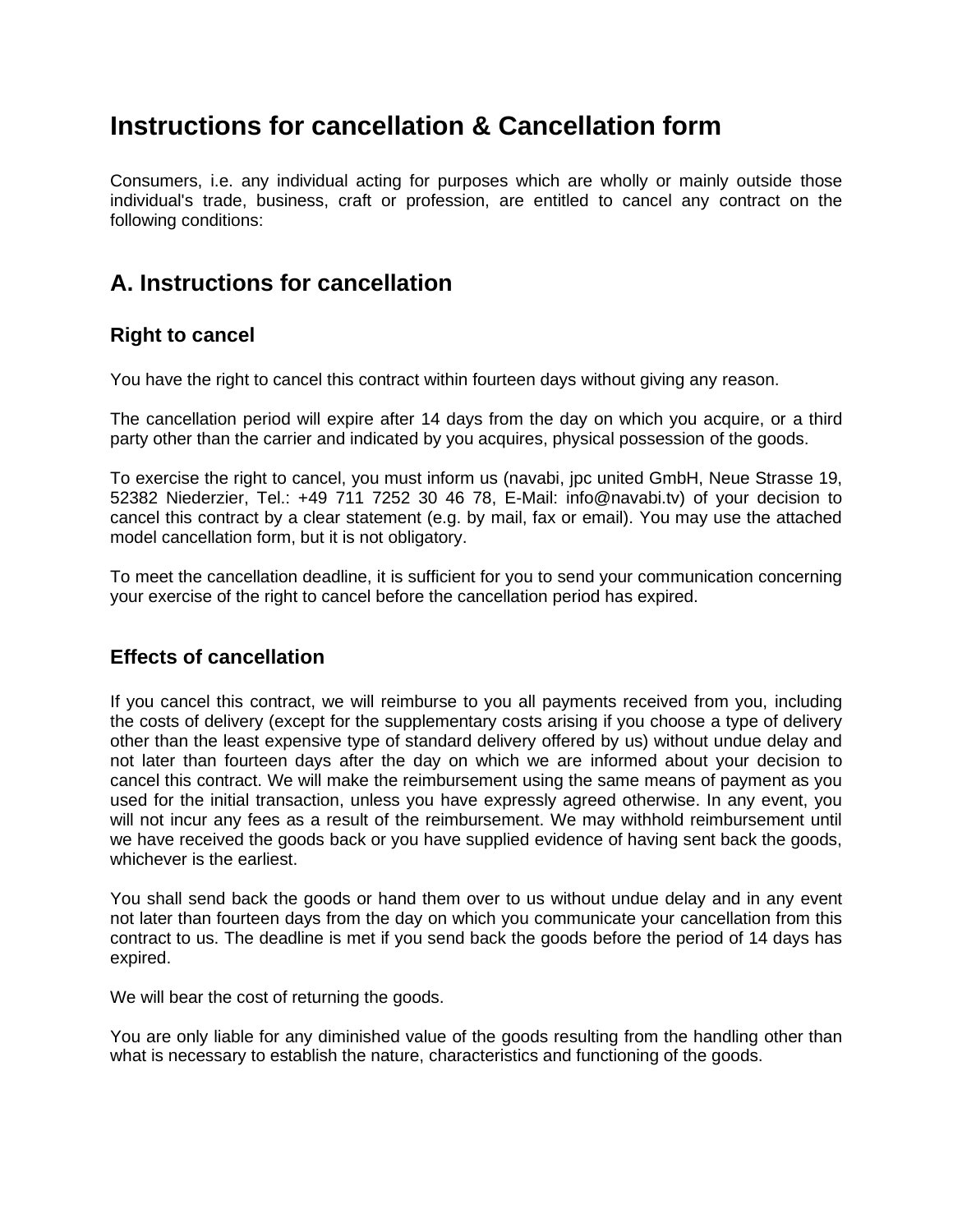#### **Exclusion and/or premature expiration of the right to cancel**

The right to cancel does not apply for consumers who, at the time of concluding the contract, are not nationals of a member state of the European Union and whose exclusive residence and address of delivery are located outside of the European Union.

#### **General information**

1) Please prevent damage to and contamination of the goods. Please return the goods, if possible, in the original packaging with all accessories and all packaging components. If necessary, please use protective outer packaging. If you are no longer in possession of the original packaging, please use suitable packaging providing adequate protection against potential transport damage.

2) Please do not return the goods freight forward.

3) Please note that the above general information in section 1 and 2 is not a precondition for effectively exercising your right to cancel.